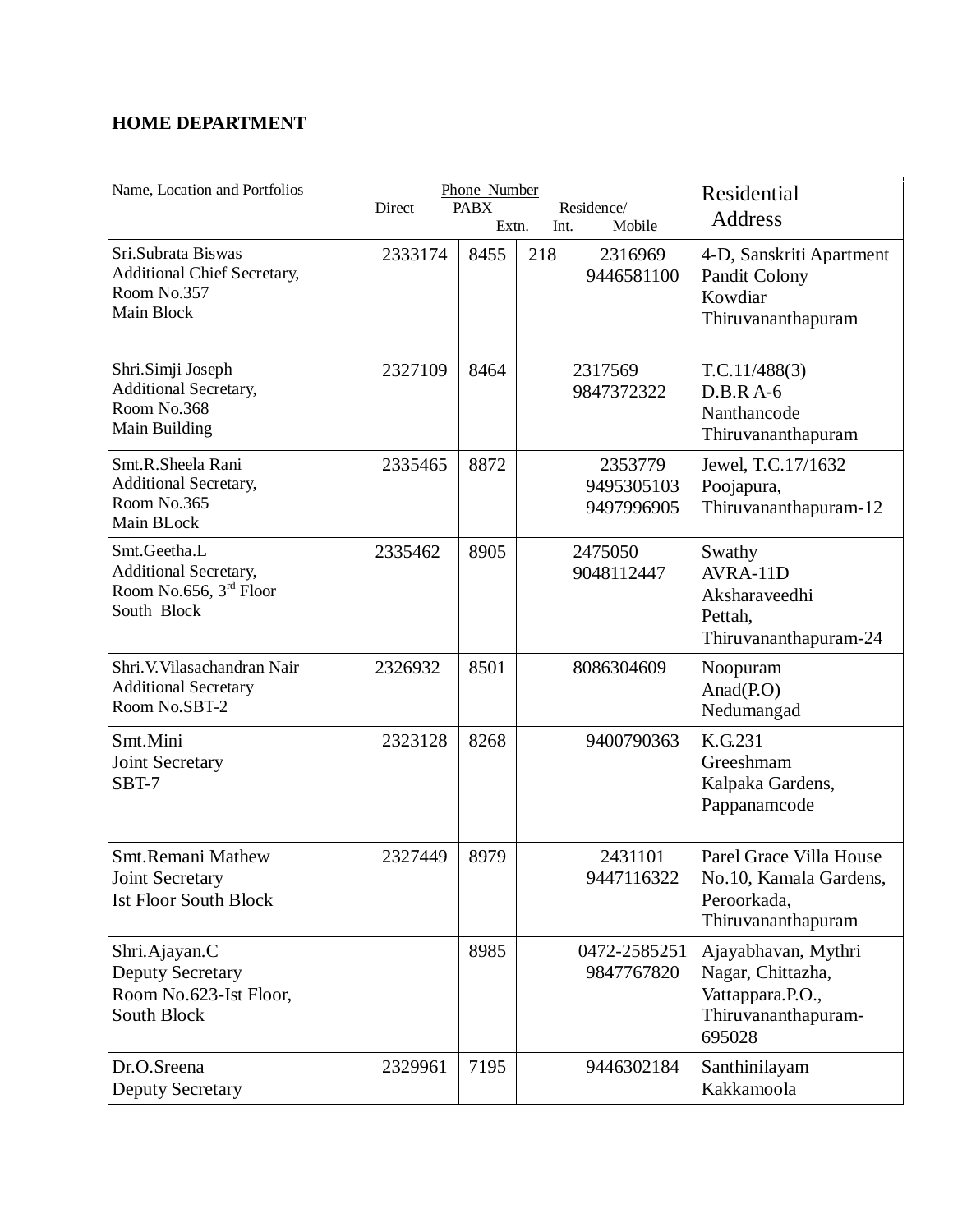| Room No.654<br>$3rd$ Floor                                                                       |      |                            | Kalliyoor.P.O.                                                                                  |
|--------------------------------------------------------------------------------------------------|------|----------------------------|-------------------------------------------------------------------------------------------------|
| Smt.Jayasree.T<br><b>Deputy Secretary</b><br>Room No.629 A,<br>I <sup>st</sup> Floor South Block | 8503 | 9400365104                 | TC 3/485/17<br>Reshmi Nagar<br>Kuravankonam,<br>Thiruvananthapuram                              |
| Sri.Udayakumar.S<br><b>Under Secretary</b><br>Room No.SBT-6<br>South Block-4 <sup>th</sup> Floor | 8643 | 9497084923                 | Sandram<br>Mukkolackal,<br>Nettayam.P.O.<br>Thiruvananthapuram-<br>695 013                      |
| Smt.Priyamol.M.P<br><b>Under Secretary's Room</b><br>No.363.D, Main Block Ist Floor              | 8923 | 9496668847                 | Sreenidhi, KSRAG4(1)<br>Kalady, Karamana.P.O.,<br>Thiruvananthapuram                            |
| Smt.Sudha.B<br><b>Under Secretary</b>                                                            | 8518 | 9567343224                 | Parvathy Bhavan<br>Vattarathala<br>Panavoor.P.O<br>Nedumangad                                   |
| Smt.Anitha.B.C<br><b>Under Secretary</b><br>Room no.660 D<br>South Block-3rd Floor               | 8342 | 0471-2211138<br>9447551548 | Panavilakam Puthen<br>Veedu<br>Thirupuram.P.O<br>Neyyattinkara<br>Thiruvananthapuram-<br>695133 |
|                                                                                                  |      |                            |                                                                                                 |
| Shri.T.T.Suresh<br><b>Under Secretary</b><br>Room No<br>Near Sectt. IBMC/FAX                     | 7108 | 9497007065                 | Swaralaya<br>Vedivechancovil.P.O<br>Thiruvananthapuram                                          |
| Shri.R.Subhash<br>Under Secretary's Room No.308<br>Ground Floor Main Block (Near<br>Durbar Hall) |      |                            |                                                                                                 |

## **SECTIONS**

| Α | 8359 | South Block $3rd$ Floor |
|---|------|-------------------------|
| B | 8351 | ,,                      |
|   | 7112 | ,,                      |
|   | 8420 | ,,                      |
| E | 8077 | ,,                      |